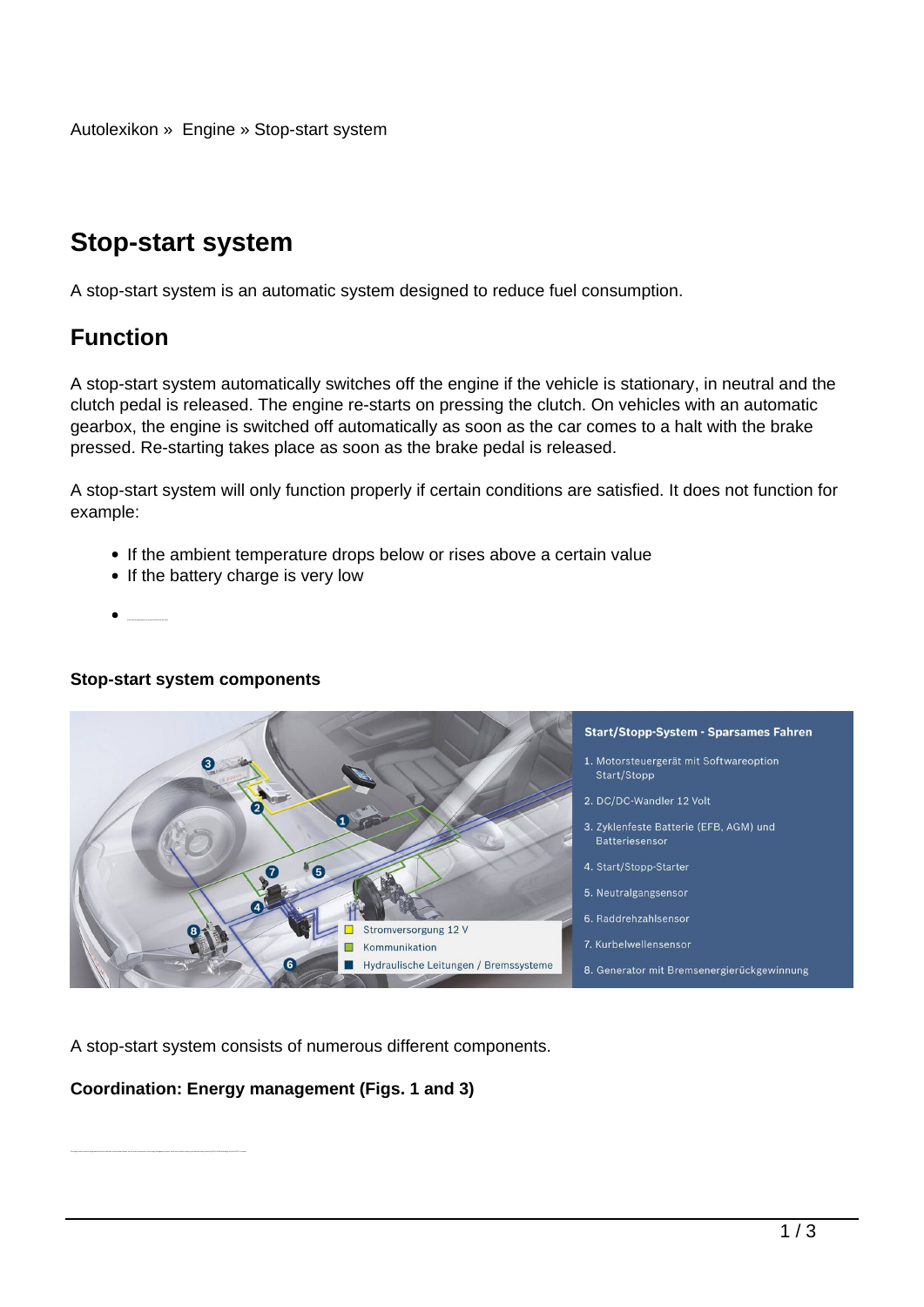### **DC voltage: DC/DC converter (Fig. 2)**

The voltage level in the vehicle electrical system drops briefly when the starter is operated. This can impair the functioning of electronic devices – e.g. loss of radio reception or cut-out of navigation. The DC/DC converter prevents such a loss of comfort by stabilising the vehicle electrical system voltage on starting the engine.

#### **Monitoring: Electronic battery sensor EBS (Fig. 3)**

The electronic battery sensor EBS in the battery posts präzise und

#### **Stop-start starter motor (Fig. 4)**

**With** 

- Reinforced bearings
- - An enhanced gear unit
- A heavy-duty meshing mechanism and
- Optimisation of the commutator for a longer service life the starter motor has been

optimised for frequent starting operations.

#### **Sensors (Figs. 5, 6 and 7)**

With the current information it receives from the sensors, the control system can optimise the starting operation. The neutral sensor indicates whether a gear is engaged, whilst the wheel speed sensor measures whether the vehicle has actually come to a standstill. Engine activity is signalled accordingly by the crankshaft sensor.

#### **Power source: Generator (Fig. 8)**

Highly efficient generators from Bosch produce surplus electrical energy for supplying the vehicle electrical system even in the low speed range and immediately after starting the vehicle. In combination with the powerful battery they thus increase the availability of the stop-start function.

## **Depreciation**

The service life of the starter has been considerably extended to enable it to withstand the frequent starting operations over the course of the vehicle lifetime.

Stop-start systems also place a greater load on vehicle batteries. As compared to conventional starter batteries they not only have to be more powerful, but also have greater deep-cycle resistance. They have to provide the energy for the frequent engine starts and the electric loads in the vehicle during the stop phase. These requirements are satisfied by Enhanced Flooded Batteries or Absorbent Glass Mat batteries. AGM batteries are used for energy recovery systems (regenerative braking).

Specialist workshop knowledge is also required for changing the battery in vehicles with a stop-start